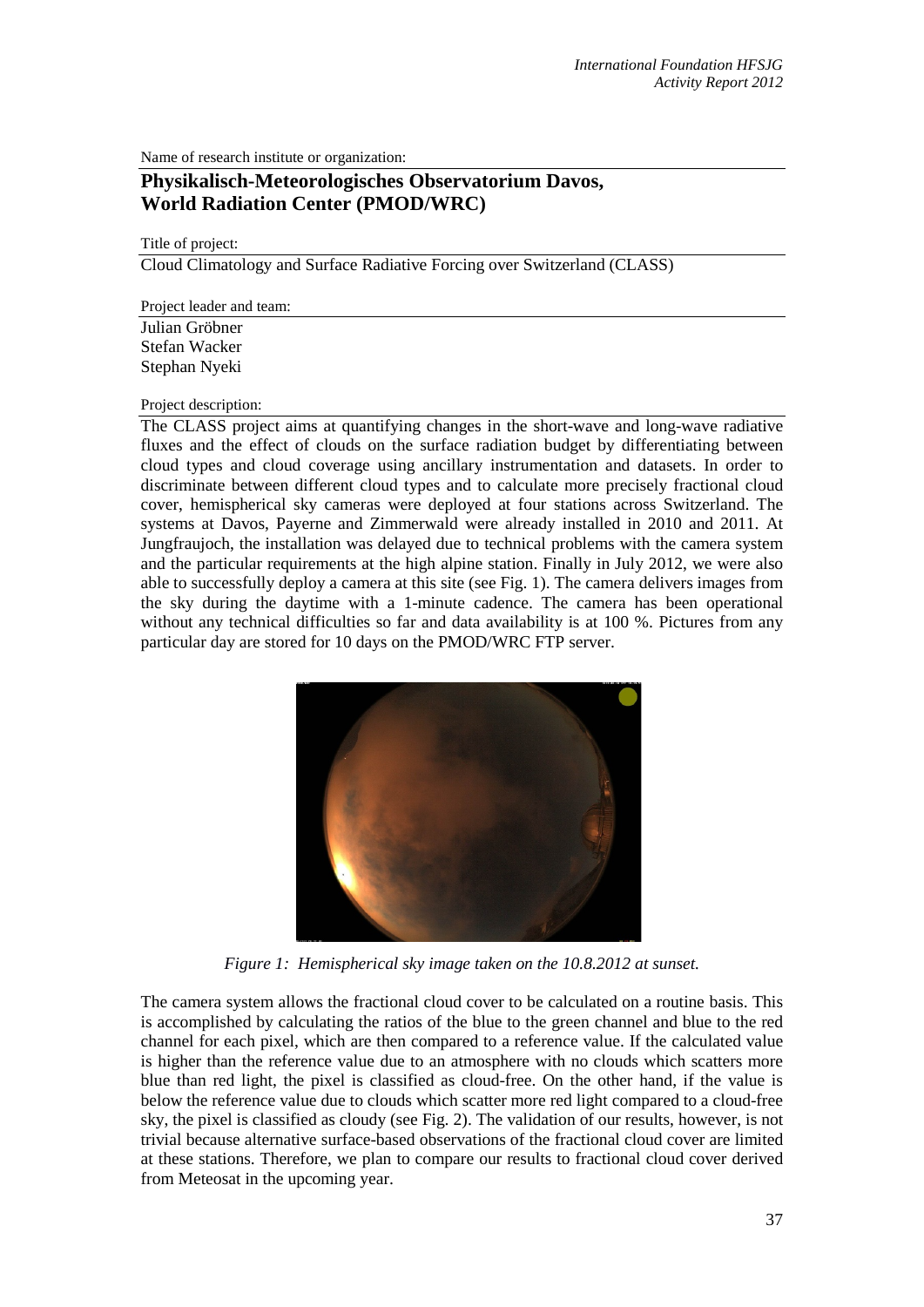

*Figure 2: Original image of the sky over Jungfraujoch on the 5.1.2013 11:42 (left). The cloud cover algorithm produces a simplified image in which the cloud-free and cloudy sky is represented by blue and white pixels, respectively. The calculated cloud cover is 58 % for this image. Problematic is the cloud cover detection near the sun where the pixels due to the brightness of the sun are often misinterpreted as being cloudy.*

Besides the calculation of fractional cloud cover, we have developed and tested an algorithm to classify the images into seven different cloud classes: cirrus-cirrostratus (ci-cs), cirrocumulus-altocumulus (cc-ac), stratus-altostratus (st-as), cumulus (cu), stratocumulus (sc), cumulonimbus-nimbostratus (cb-ns) and cloud-free (cf). The cloud type classification algorithm is based on a set of statistical features describing the color and the texture of an image. For the actual classification of an image, the k-nearest-neighbor (kNN) classifier is used. The kNN method belongs to the "supervised", non-parametric classifiers. "Supervised" implies that the separating classes are known and a training set is used to train the algorithm. We generated such a training sample from the Payerne data set by visual inspection of the images. This data set was chosen to train the algorithm because a large number of ancillary data including synoptic observations and ceilometer data have facilitated the generation of the training set. In order to correctly train the algorithm, the images of the training set may contain only one single cloud class as previously defined. The training set contains 200 pictures for each cloud class.

Eleven statistical features were computed for each pre-classified image of the training set and stored with its assigned cloud class. The eleven features consist of seven color features (mean of red and blue channel, standard deviation and skewness of blue channel, and difference of red and blue, red and green, and green and blue channel) and four textural features (energy, entropy, homogeneity and contrast of the blue channel).

We have tested the cloud type algorithm using independent test samples also containing images which do not necessarily show one unique cloud class as the training sample does. The score of the correctly classified images is currently between approximately 20 and 80 % (see Fig. 3). While the score of a correct classification for cumulonimbus-nimbostratus and cloud-free conditions is between 60 and 100 %, the classification of the other cloud classes is more problematic. The classification of cumulus, for example, is particularly difficult. Indeed, only every fifth and every third cumulus is correctly recognised by the algorithm at Davos and Payerne, respectively.

We are currently adapting the algorithm to the atmospheric conditions at Jungfraujoch. Indeed, clouds with a low cloud base such as stratus, stratocumulus, cumulus, cumulonimbus and nimbostratus no longer occur above but below the station due to its high altitude at 3580 meters above sea level. In addition, when the station is within these clouds their type cannot be discriminated. Therefore, a separate training set may be required for Jungfraujoch and the number of cloud classes has to be reduced.